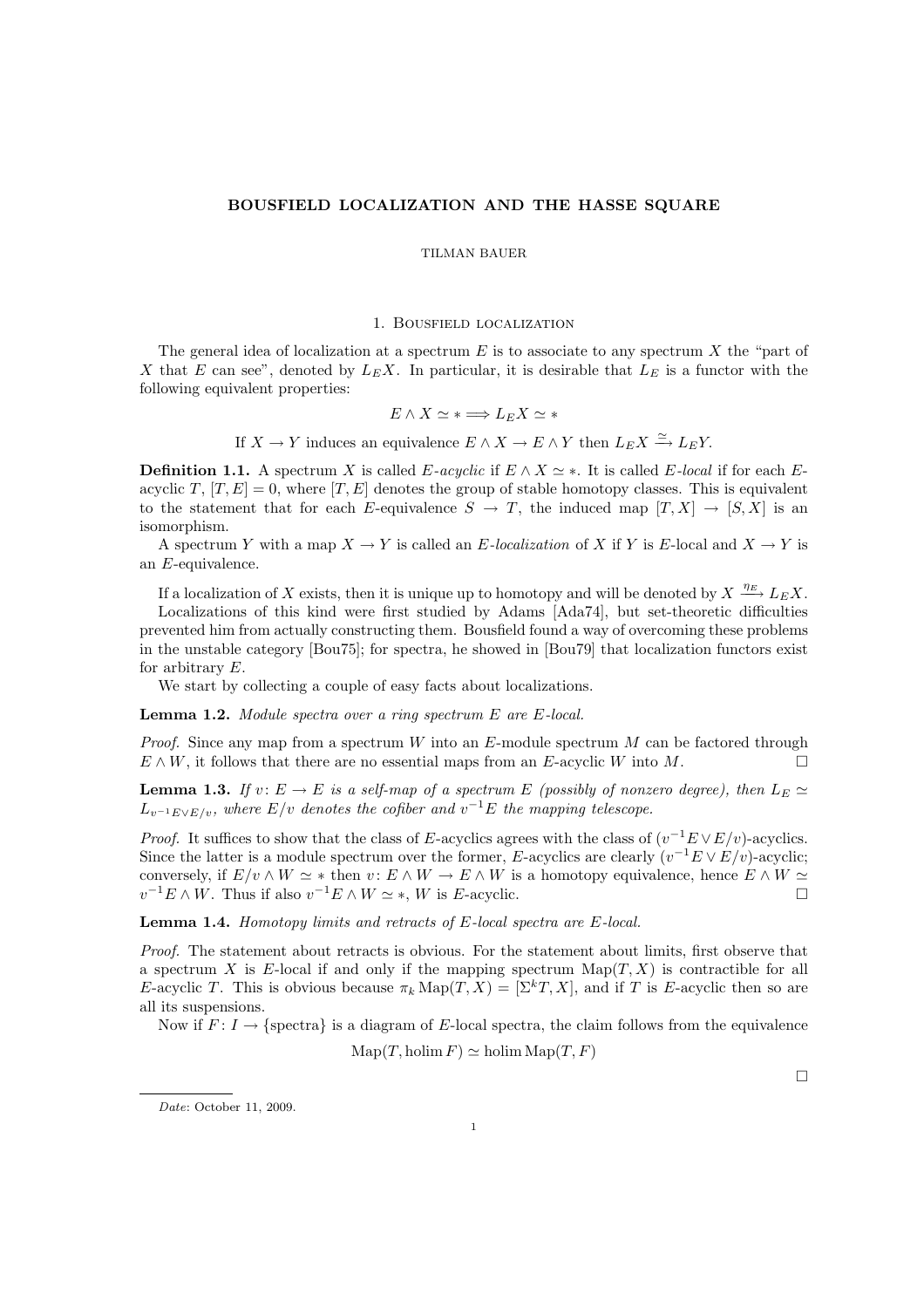The following lemma characterizes E-localizations.

**Lemma 1.5.** *The following are equivalent for a map of spectra*  $X \to Y$ :

- $X \rightarrow Y$  *is an E-localization;*
- $\mathcal{D} \times \rightarrow Y$  *is the initial map into an E-local target;*
- $\mathcal{D} \times \rightarrow Y$  *is the terminal map which is an E-equivalence.*

*Proof.* Obvious from the axioms. □

This characterization suggests two ways of constructing  $X \to L_E X$ :

\n
$$
\begin{aligned}\n \text{①} \ \ L_E X &= \text{ \text{holim } Y \text{ or } \\
& \sum_{Y \in \text{Local} \atop Y \in \text{Local}} Y \\
& \text{②} \ \ L_E X &= \text{ \text{hocolim } Y \text{.} \\
& \sum_{E-\text{equivalence}} Y.\n \end{aligned}
$$
\n

In both cases, these limits are not guaranteed to exist because the indexing categories are not small. This is more than a set-theoretic nuisance and requires a deeper study of the structure of the background categories.

I will first briefly discuss what can be done with approach ①. The main construction will be closer to method ➁.

 $\circled{1}$  Localizations as limits. Instead of indexing the homotopy limit over all  $X \to Y$  with Y E-local, we could use the spaces in the Adams tower for E:

$$
X \to \text{Tot}^n\left(E^{\wedge (\bullet+1)} \wedge X\right),
$$

which is a subdiagram because  $E \wedge X$  is E-local for any X by Lemma 1.2, and E-locality satisfies the 2-out-of-3 property for cofibration sequences of spectra.

If we are lucky,  $X \to X_E^{\hat{}} = \text{Tot}(E^{\wedge (\bullet+1)} \wedge X)$  is an E-localization. This is not always the case –  $X \to X_E^{\hat{}}$  sometimes fails to be an E-equivalence. Whether or not  $L_E X \simeq X_E^{\hat{}}$ , the latter is what the E-based Adams-Novikov spectral sequence converges to and thus is of independent interest. If  $L<sub>E</sub>X$  can be built from E-module spectra by a finite sequence of cofiber extensions and retracts, then  $L_E X \simeq X_E$  [Bou79, Thm 6.10] (such spectra are called E-prenilpotent). For some spectra E, every  $X$  is  $E$ -prenilpotent; these spectra have the characterizing property that their Adams spectral sequence has a common horizontal vanishing line at  $E_{\infty}$  and a horizontal stabilization line at every  $E_r$  for every finite CW-spectrum [Bou79, Thm 6.12]. A necessary condition for this is that E is *smashing*, i.e., that  $L_E X = X \wedge L_E S^0$  for every spectrum X.

➁ Localizations as colimits. Bousfield's approach to constructing localizations uses colimits. The basic idea for cutting down the size of the diagram the colimit is formed over is the following observation:

*To check if* X *is* E-local, *it is enough to show that for any* E-equivalence  $S \to T$  with  $\#S$ ,  $\#T < \kappa$ *for some cardinal*  $\kappa$  *depending only on*  $E$ *,*  $[T, X] \stackrel{\cong}{\rightarrow} [S, X]$ *.* 

At this point, it is not crucial what exactly we mean by  $\#S$ . For a construction of  $L_E X$  that is functorial up to homotopy, it is enough to define  $\#S$  to be the number of stable cells.

Given this observation,  $L_E X$  can be constructed in a small-object-argument-like fashion by forming homotopy pushouts



and iterating this transfinitely (using colimits at limit ordinals). When the cardinal  $\kappa$  is reached,  $X_{(\kappa)}$  is E-local because it satisfies the lifting condition for "small"  $S \to T$ .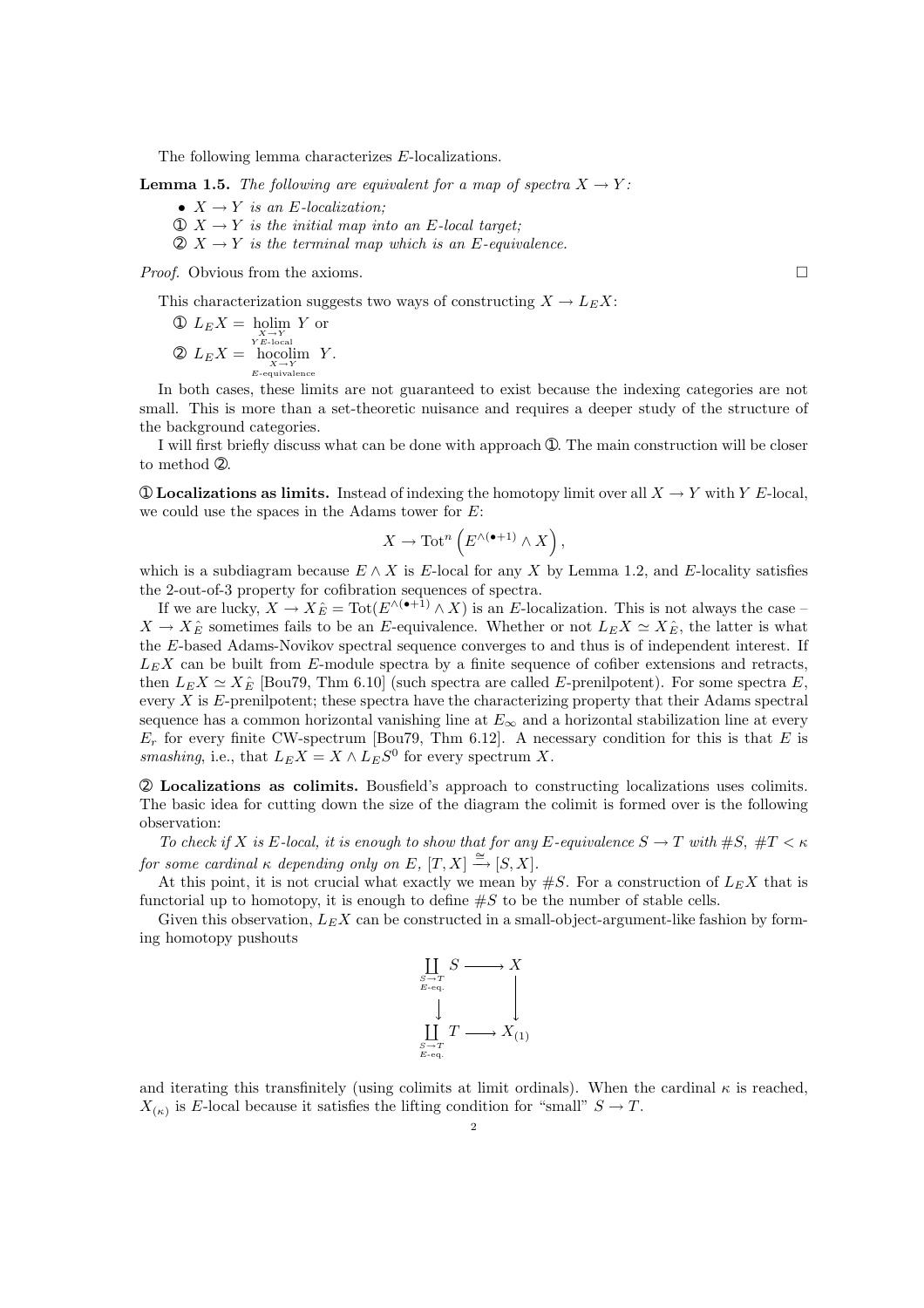Theorem 1.6. *The category of spectra has a model structure with*

• *cofibrations the usual cofibrations of spectra, i.e. levelwise cofibrations*  $A_n \to B_n$  *such that* 

$$
\mathbb{S}^1 \wedge B_n \cup_{\mathbb{S}^1 \wedge A_n} A_{n+1} \to B_{n+1}
$$

*are also cofibrations;*

- *weak equivalences the (stable)* E*-equivalences;*
- *fibrations given by the lifting property*

*The fibrant objects in this model structure are the* E*-local* Ω*-spectra.*

Here are some explicit examples of localization functors.

- *Example* 1.7. (1)  $E = \mathbb{S}^0$ . In this case,  $L_E$  is the functor that replaces a spectrum by an equivalent  $Ω$ -spectrum.
	- (2)  $E = M(\mathbb{Z}_{(p)}) =$  Moore spectrum. In this case  $L_E X \simeq X_{(p)}$  is the classical p-localization. This is an example of a *smashing localization*, i.e.  $L_E X \simeq X \wedge L_E \mathbb{S}^0$ , which in this case is also the same as  $X \wedge E$ .
	- (3)  $E = M(\mathbb{Z}/p)$ . For connective  $X, L_E X \simeq X_p^*$  is the p-completion functor

$$
X_p^{\wedge} = \text{holim}\{\cdots \to X \wedge M(\mathbb{Z}/p^2) \to X \wedge M(\mathbb{Z}/p)\}.
$$

(4)  $E = M(\mathbb{Q}) = H\mathbb{Q}$ . As in (2),  $L_E X = L_{\mathbb{Q}} X = X \wedge L_{\mathbb{Q}} \mathbb{S}^0 = X \wedge H\mathbb{Q}$  is smashing; it is the classical rationalization of X.

# 2. The Sullivan arithmetic square

The arithmetic square is a homotopy cartesian square that allows one to reconstruct a space if, roughly, all of its mod-p-localizations and its rationalization are known. For the case of nilpotent spaces, which is similar to spectra, this was first observed by Sullivan [Sul05].

Lemma 2.1. *For any spectrum* X*, the following diagram is a homotopy pullback square:*

$$
X \xrightarrow{\Pi \eta_p} \Pi_p L_p X
$$
  

$$
\eta_{\mathbb{Q}} \downarrow \Pi L_{\mathbb{Q}} X
$$
  

$$
L_{\mathbb{Q}} X \xrightarrow{L_{\mathbb{Q}}(\Pi \eta_p)} L_{\mathbb{Q}} (\Pi_p L_p X)
$$

This is a special case of

**Proposition 2.2.** *Let* E, F, X *be spectra with*  $E_*(L_F X) = 0$ *. Then there is a homotopy pullback square*

$$
L_{E\vee F}X \xrightarrow{\eta_E} L_EX
$$
  

$$
\eta_F \downarrow \qquad \qquad \downarrow \eta_F
$$
  

$$
L_FX \xrightarrow{L_F(\eta_E)} L_FL_EX
$$

In the case of Prop. 2.1,  $E = \bigvee_p M(\mathbb{Z}/p)$ ,  $F = H\mathbb{Q}$ . To see that  $L_E = \prod_p L_p$ , we have to show that there are no nontrivial homotopy classes from an E-acyclic space, which is immediate, and that

$$
M(\mathbb{Z}/p)_*(X) \xrightarrow{\cong} M(\mathbb{Z}/p)_*\left(\prod_l L_l X\right)
$$

is an isomorphism for all p. The latter holds because smashing with  $M(\mathbb{Z}/p)$  commutes with products since  $M(\mathbb{Z}/p)$  is a finite (two-cell) spectrum (use Spanier-Whitehead duality).

Furthermore, the condition  $E_*(L_F X) = E_*(H \mathbb{Q} \wedge X) = 0$  is satisfied because  $H_*(M(\mathbb{Z}/p); \mathbb{Q}) = 0$ .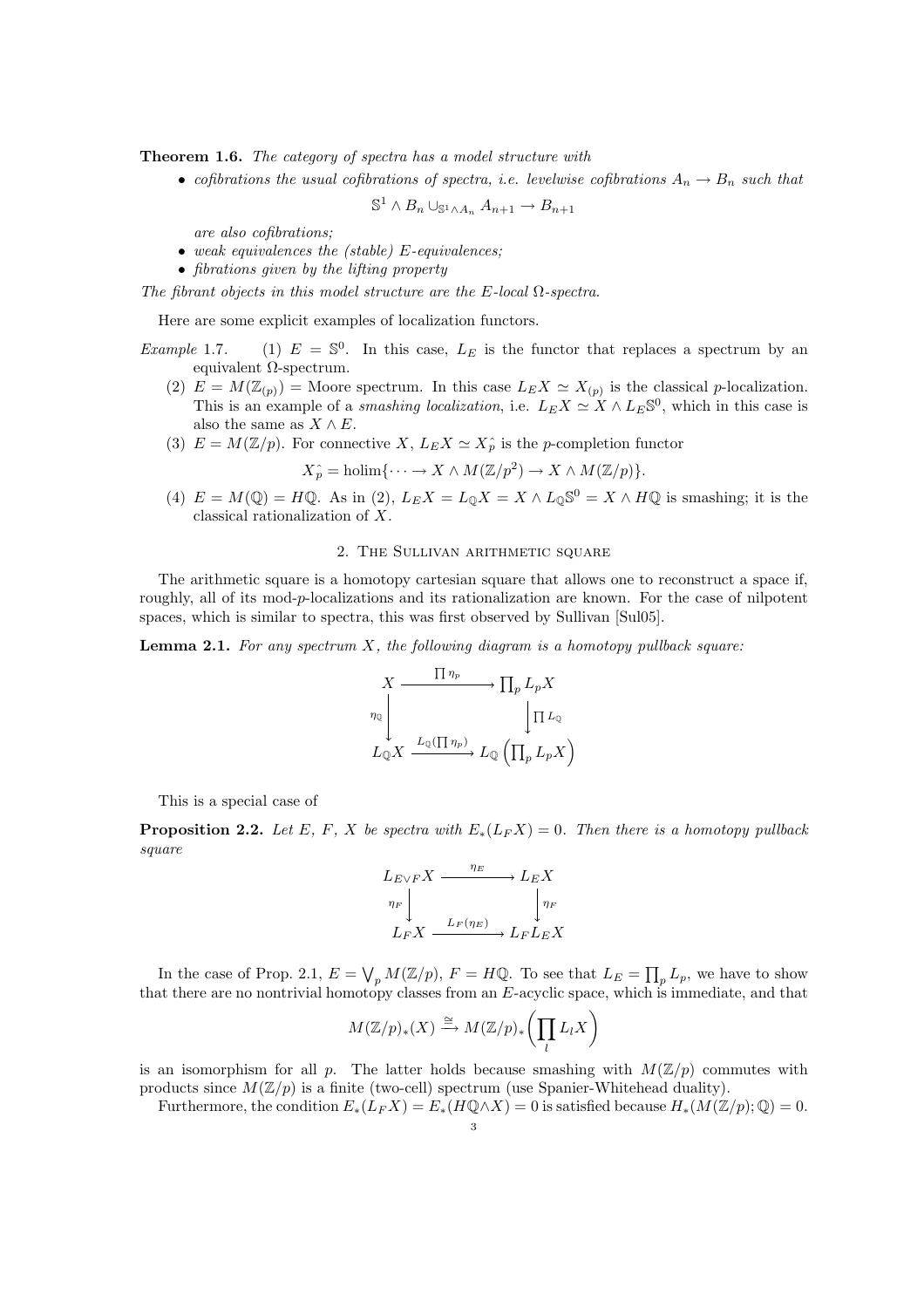*Proof of the proposition.* Note that the map denoted  $\eta_E$  in the diagram is the unique factorization of  $\eta_E : X \to L_E X$  through  $L_{E \vee F} X$ , which exists because  $X \to L_{E \vee F} X$  is an E-equivalence. The same holds for  $\eta_F$ , and furthermore, these maps are E- and F-equivalences, respectively. Now let P be the pullback. We need to see that (1) P is  $(E \vee F)$ -local and (2) the induced map  $X \to P$ is an E- and an F-equivalence. For (1), take a spectrum T with  $E_*T = F_*T = 0$ . Then in the Mayer-Vietoris sequence for the pullback,

$$
\cdots \to [T, P] \to [T, L_E X] \oplus [T, L_F X] \to [T, L_F L_E X] \to \ldots,
$$

the two terms on the right are zero, hence so is  $[T, P]$ .

For (2), observe that  $P \to L_F X$  is an F-equivalence because it is the pullback of  $\eta_F$  on  $L_E X$ , and since  $X \to L_F X$  is also an F-equivalence, so is  $X \to P$ . The same argument works for  $P \to L_E X$ except that here, the bottom map is an E-equivalence for the trivial reason that both terms are E-acyclic by the assumption.

## 3. Morava K-theories and related ring spectra

Given a complex oriented even ring spectrum E and an element  $v \in \pi_*E$ , we would like to construct a new complex oriented ring spectrum  $E/v$  such that  $\pi_*(E/v) = (\pi_*E)/(v)$ . This is clearly not always possible. The machinery of commutative S-algebras of [EKMM97] (or any other construction of a symmetric monoidal category of spectra, such as symmetric spectra) allows us to make this work in many cases where more classical homotopy theory has to rely on ad-hoc constructions (such as the Baas-Sullivan theory of bordism of manifolds with singularities).

In this section, let  $E$  be a complex oriented even commutative S-algebra and  $A$  an  $E$ -module spectrum with a commutative ring structure in the homotopy category of E-modules, and which is also a complex oriented even ring spectrum. Let us call this an E-even ring spectrum. A commutative E-algebra would of course be fine, but we need the greater generality.

**Theorem 3.1** ([EKMM97, Chapter V]). For any  $v \in \pi_*E$ ,  $v^{-1}A$  carries the structure of an E-even *ring spectrum. Furthermore, if* v *is a non-zero divisor then* A/v *is also an* E*-even ring spectrum.*

Even if A is a commutative E-algebra (for example,  $A = E$ ), the resulting spectrum is usually not a commutative S-algebra.

Of course, this construction can be iterated to give

**Corollary 3.2.** *Given a graded ideal*  $I \triangleleft \pi_* E$  *generated by a regular sequence and a graded multiplicative set*  $S \subset \pi_* E$ , one can construct an E-even ring spectrum  $S^{-1}A/I$  with  $\pi_* S^{-1}A/I =$  $S^{-1}(\pi_*A)/I$ .

In particular, this can be done for  $E = MU$ . For example, *BP* can be constructed in this way by taking  $I = \text{ker}(MU^* \to BP^*)$ , which is generated by a regular sequence. It is currently not known whether *BP* is a commutative S-algebra. However, the methods above allow as to construct all the customary *BP*-ring spectra by pulling regular sequence back to  $E = MU_*$  and letting  $A = BP$ . For example,

$$
E(n) = v_n^{-1} BP/(v_{n+1}, v_{n+2}, ...)
$$
  
\n
$$
K(n) = v_n^{-1} BP/(p, v_1, ..., v_{n-1}, v_{n+1}, ...)
$$
  
\n
$$
P(n) = BP/(p, v_1, ..., v_{n-1})
$$
  
\n
$$
B(n) = v_n^{-1} BP/(p, v_1, ..., v_{n-1}).
$$

Any  $MU$ -even ring spectrum A give rise to a Hopf algebroid  $(A_*, A_*A)$  and an Adams-Novikov spectral sequence

$$
E_{**}^2 = \text{Cotor}_{A_*A}(A_*, A_*X) \Longrightarrow \pi_*X_A.
$$

If  $\mathcal{M}_A$  denotes the stack associated to the Hopf algebroid  $(A_*, A_*A)$  and  $F_X$  the graded sheaf associated with the comodule  $A_*X$ , this  $E^2$ -term can be expressed as

$$
E_{**}^2 = H^{**}(\mathcal{M}_a, F_X).
$$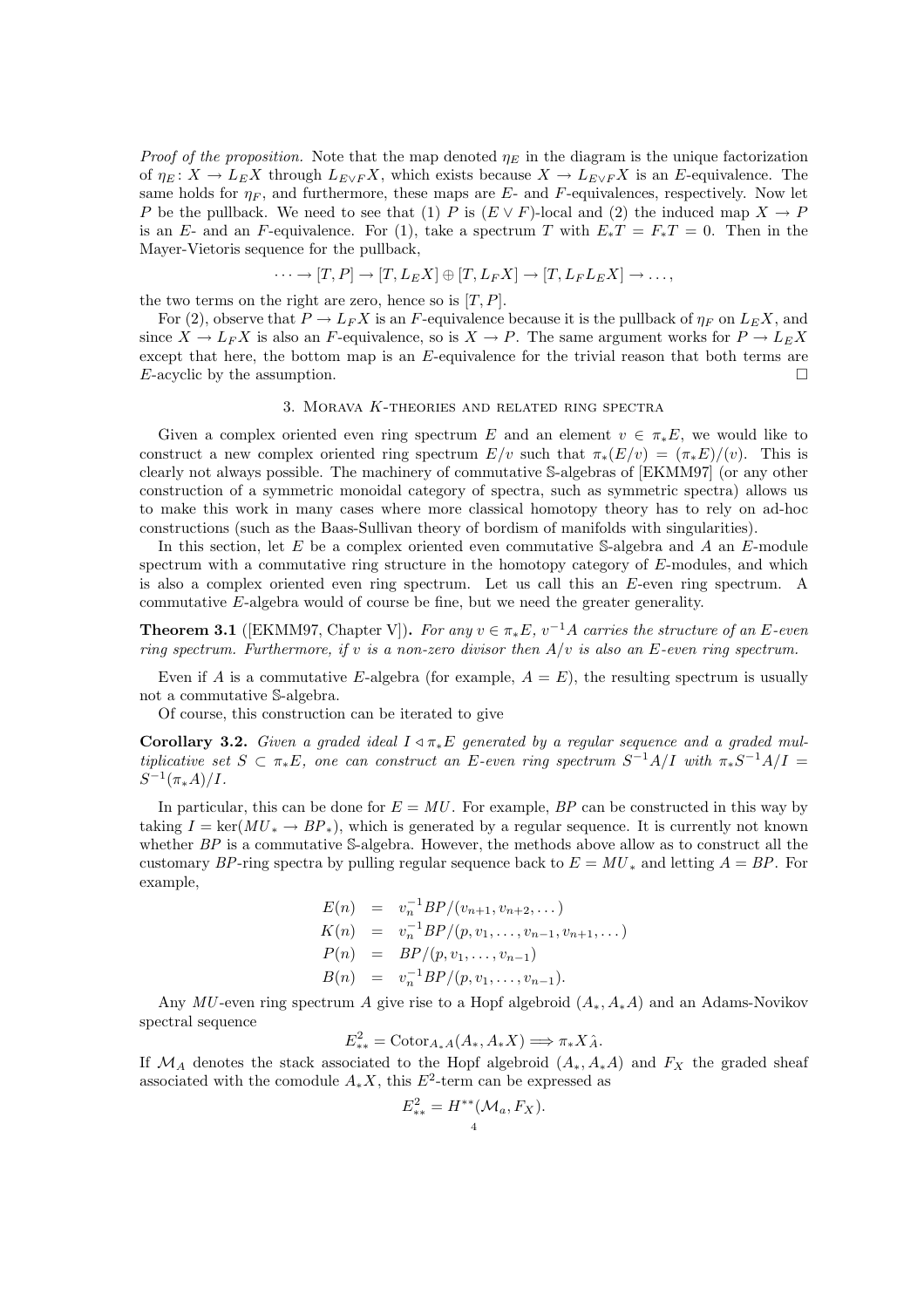In particular, if  $f: A \to B$  is a morphism of  $MU$ -even ring spectra, we get a morphism of spectral sequences, and if  $f$  induces an equivalence of the associated stacks, then  $f$  induces an isomorphism of spectral sequences from the  $E_2$ -term on. In particular, in this case,  $X_A^{\hat{}} \simeq X_B^{\hat{}}$  if we can assure that the spectral sequences converge strongly. Note that we do not need an inverse map  $B \to A$ .

**Theorem 3.3.** If  $f: A \rightarrow B$  is a morphism of MU-even ring spectra inducing an equivalence of *associated stacks, then*  $L_A \simeq L_B$ .

*Proof.* The argument outline above gives an almost-proof of this fact, but it puts us at the mercy of the convergence of the Adams-Novikov spectral sequences to the localizations  $L_A X$  and  $L_B X$ . We give an argument that doesn't require such additional assumptions. Note that it is sufficient to show that  $A_*X = 0$  if and only if  $B_*X = 0$ . Assume  $A_*X = 0$ . Then the A-based Adams-Novikov spectral sequence is 0 from  $E^1$  on, thus the B-based Adams-Novikov spectral sequence is also trivial from  $E<sup>2</sup>$  on. This time, the spectral sequence converges strongly because it is conditionally convergent in the sense of Boardman [Boa99], which implies strong convergence if the derived  $E_{\infty}$ -term is 0 – but this is automatic since the  $E_r$ -terms are all trivial for  $r \geq 0$ . Thus  $X_B^{\hat{}}$  is contractible.

Now the Hurewicz map  $X \to B \wedge X$  factors as  $X \to L_B X \to X \hat{B} \to B \wedge X$  by the universal property ① of the localization, since  $X_B^{\wedge}$  is B-local. Thus  $X \to B \wedge X$  is trivial. Using the ring spectrum structure on B, we see that  $B \wedge X \to B \wedge B \wedge X \xrightarrow{\mu} B \wedge X$ , which is the identity, is also trivial, so  $B \wedge X \simeq *$ .

In particular, this applies to the following cases:

Theorem 3.4. *We have*

 $L_{B(n)} \simeq L_{K(n)}$ *Let*  $I_n = (p, v_1, \ldots, v_{n-1}) \triangleleft BP_*$  *and*  $E(k, n) = E(n)/I_k$  *for*  $0 \le k \le n \le \infty$ *. Then*  $L_{v_k^{-1}E(k,n)} \simeq L_{K(k)}$ .

*Proof.* The first part is due to Ravenel [Rav84] and Johnson-Wilson [JW75], but they give a different proof without the Adams-Novikov spectral sequence.

To apply Theorem 3.3, it is useful to extend the ground ring of the homology theories in question from  $\mathbb{F}_p$  to  $\mathbb{F}_{p^n}$ , which does not change their localization functors. The Hopf algebroids for  $B(n) \otimes \mathbb{F}_{p^n}$ and  $K(n) \otimes \mathbb{F}_{p^n}$  both classify formal groups of height n. By Lazard's theorem, there is only one such group over  $\mathbb{F}_{p^n}$  up to isomorphism, which shows that the quotient map  $B(n) \otimes \mathbb{F}_{p^n} \to K(n) \otimes \mathbb{F}_{p^n}$ induces an isomorphism of Hopf algebroids.

The second part works similarly by considering the maps of Hopf algebroids induced from

$$
v_k^{-1}E(k,n) \leftarrow B(k)/(v_{n+1},v_{n+2},\dots) \rightarrow K(k)
$$

 $\Box$ 

which again all represent the stack of formal groups of height  $k$ .

Theorem 3.5. *We have that*

$$
L_{E(n)} \simeq L_{K(0)\vee K(1)\vee\cdots\vee K(n)} \simeq L_{v_n^{-1}BP}.
$$

*Proof.* With the notation of Theorem 3.4, since  $E(n, n) = K(n)$  and  $E(0, n) = E(n)$ , it suffices to show that

$$
L_{E(k,n)} \simeq L_{K(k)\vee E(k+1,n)}.
$$

By Lemma 1.3,  $L_{E(k,n)} \simeq L_{v_k^{-1}E(k,n)\vee E(k+1,n)}$ . By Theorem 3.4,  $L_{v_k^{-1}E(k,n)} \simeq L_{K(k)}$ , and the result follows by induction.

The second equivalence can be proved by a similar argument, not needed in this paper, and left to the reader.  $\Box$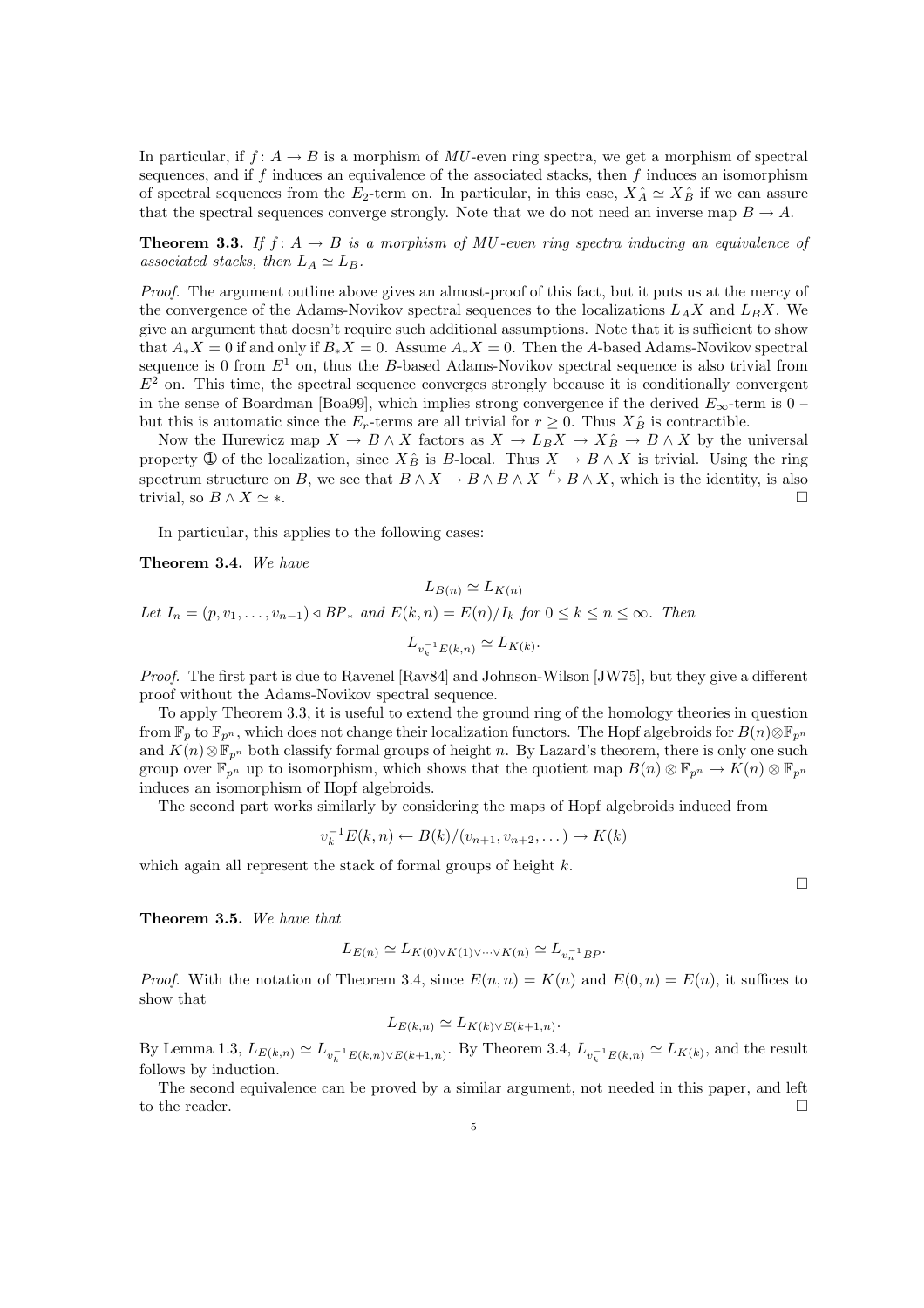Theorem 3.6. *There is a homotopy pullback square*

$$
L_{K(1)\vee K(2)}X \xrightarrow{\eta_{K(2)}} L_{K(2)}X
$$
  

$$
\downarrow^{\eta_{K(1)}} \downarrow \qquad \qquad \downarrow^{\eta_{K(2)}}
$$
  

$$
L_{K(1)}X \xrightarrow{L_{K(1)}(\eta_{K(2)})} L_{K(1)}L_{K(2)}X
$$

*Proof.* This is an application of Prop. 2.2. We need to see that  $K(2)_*(L_{K(1)}X) = 0$  for any X. To see this, let  $\alpha: \Sigma^k M(\mathbb{Z}/p) \to M(\mathbb{Z}/p)$  be the Adams map, which induces multiplication with a power of  $v_1$  in  $K(1)$  and is trivial in  $K(2)$ . Here  $k = 2p - 2$  for odd p and  $k = 8$  for  $p = 2$ ).

Let X be K(1)-local. Then so is  $X \wedge M(\mathbb{Z}/p)$ , and since  $\Sigma^k X \wedge M(\mathbb{Z}/p) \xrightarrow{\alpha} X \wedge M(\mathbb{Z}/p)$  is a K(1)-isomorphism, it is a homotopy equivalence. On the other hand,  $\alpha_* : K(2)_*(\Sigma^k X \wedge M(\mathbb{Z}/p)) \to$  $K(2)_*(X \wedge M(\mathbb{Z}/p))$  is trivial, thus  $K(2)_*(X \wedge M(\mathbb{Z}/p)) = 0$ . By the Künneth isomorphism,  $K(2)_*(X) = 0.$ 

The same result holds true for any  $K(m)$  and  $K(n)$  with  $m < n$ ;  $M(\mathbb{Z}/p)$  and  $\alpha$  then have to be replaced by a type-m complex and its  $v_m$ -self map in the argument. We briefly recall some basic facts around the periodicity theorem.

**Definition 3.7.** A finite p-local CW-spectrum X has *type* n if  $K(n)_*(X) \neq 0$  but  $K(k)_*(X) = 0$ for  $k < n$ . For example, the sphere has type 0, the Moore spectrum  $M(\mathbb{Z}/p)$  has type 1, and the the cofiber of the Adams map has type 2.

**Theorem 3.8** ([DHS88, HS98]). *Every type-n spectrum* X *admits a*  $v_n$ -self map, *i. e. a map*  $f: \Sigma^? X \to X$  which induces multiplication by a power of  $v_n$  in  $K(n)_*(X)$ .

The periodicity theorem implies that there exist type-n complexes for every  $n \in \mathbb{N}$ . They can be constructed iteratively, starting with the sphere, by taking cofibers of  $v_k$ -self maps. Thus, there exist multi-indices  $I = (i_0, \ldots, i_{n-1})$  and spectra  $\mathbb{S}^0/(v^I)$  such that  $BP_*(\mathbb{S}^0/(v^I)) = BP_*/(v^I)$ , where  $(v^I) = (p^{i_0}, v_1^{i_1}, \ldots, v_{n-1}^{i_{n-1}})$ . These are sometimes called *generalized Moore spectra*. It is an open question what the minimal values of  $I$  are (they certainly depend on the prime.)

# 4. THE HASSE SOUARE

In this section, we will study algebraic interpretations of  $K(n)$ -localization in terms of formal groups and elliptic curves.

Proposition 4.1. *Let* E *be a complex oriented ring spectrum and define*

$$
E' = \underset{(i_0,\ldots,i_{n-1}) \in \mathbb{N}^n}{\text{holim}} v_n^{-1} E/(p^{i_0}, v_1^{i_1},\ldots,v_{n-1}^{i_{n-1}}).
$$

*Then*  $L_{K(n)}E \simeq E'$ .

*Proof.* As  $v_n^{-1}E/I_n$  is a  $B(n)$ -module spectrum, it is  $B(n)$ -local by Lemma 1.2, thus by Theorem 3.4 also  $K(n)$ -local. Each spectrum  $v_n^{-1}E/(v^I)$  (using multi-index notation) is constructed from this by a finite number of cofibration sequences, thus it is also  $K(n)$ -local. Since homotopy limits of local spectra are again local (Lemma 1.4), E' is K(n)-local, and it remains to show that  $K(n)_*(E) \cong$  $K(n)_*(E')$ . The coefficient rings of the Morava K-theories  $K(n)$  are graded fields, hence they have Künneth isomorphisms. Thus it suffices to show that  $E \wedge X \to E' \wedge X$  is a  $K(n)$ -equivalence for some X with nontrivial  $K(n)_*(X)$ . Choose  $X = \mathbb{S}^0/(v^J)$  to be a generalized Moore spectrum of type  $n$ , for some multi-index  $J$ . Then

$$
E' \wedge X \simeq \underset{I \in \mathbb{N}^n}{\text{holim}} \left( v_n^{-1} E/(v^I) \wedge \mathbb{S}^0/(v^J) \right) \simeq v_n^{-1} E/(v^J).
$$

Thus  $K(n)_*(E \wedge X) = K(n)_*(E/v^J) = K(n)_*(v_n^{-1}E/v^J) = K(n)_*(E' \wedge X)$ .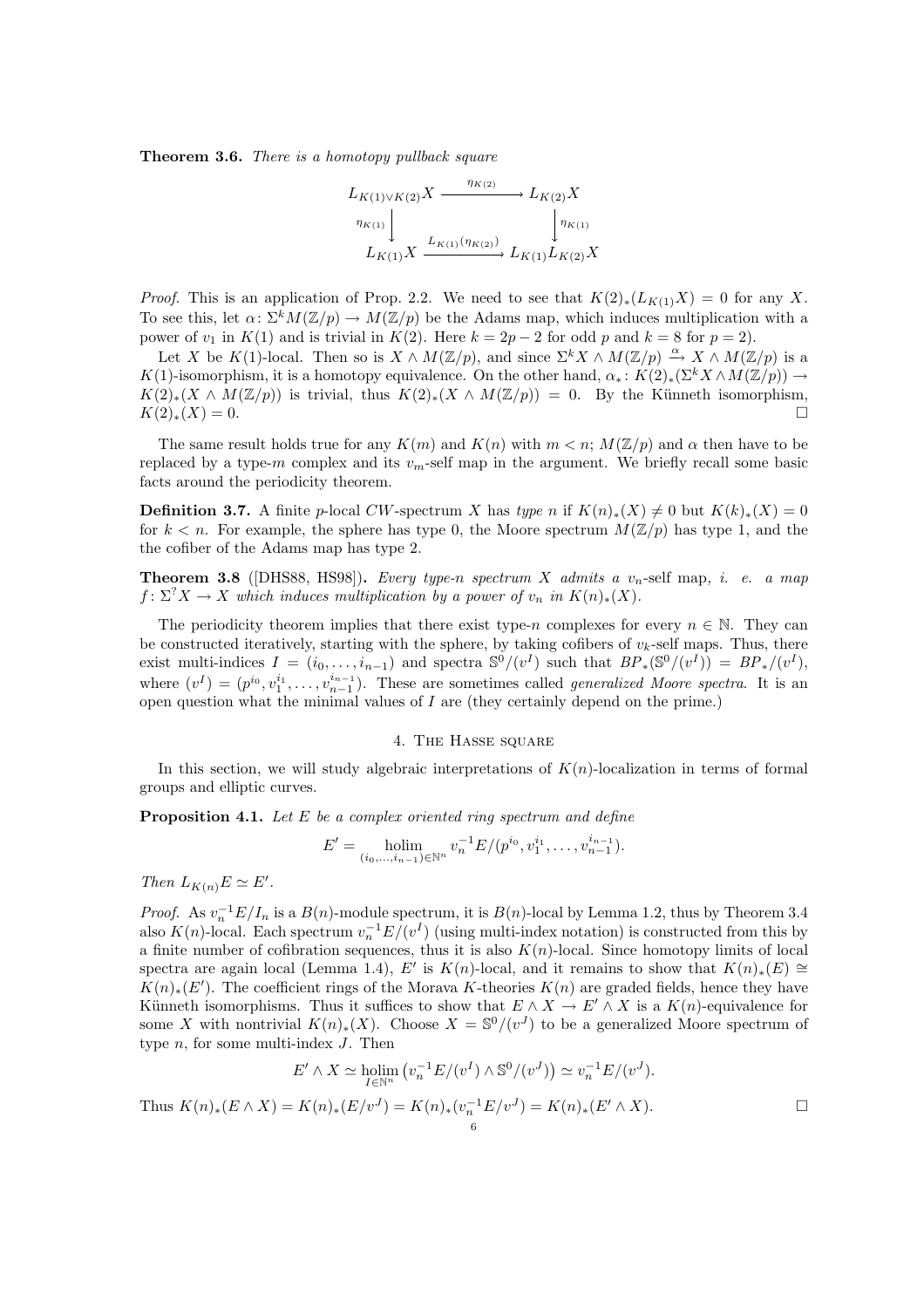Now we will specialize to an elliptic spectrum  $E$  defined over the ring  $E_0$  with associated elliptic curve  $C_E$  over Spec  $E_0$ . Proposition 4.1 in particular tells us that

$$
\pi_0 L_{K(1)} E \cong \lim_i v_1^{-1} E_0 / (p^i),
$$

which is the ring of functions on  $Spf((E_0)_{\hat{p}})^{\text{ord}}$ , the ordinary locus of the formal competion of  $Spec E_0$ at p, i.e. the sub-formal scheme over which  $C_E$  is ordinary. In particular, if  $E_0$  is an  $\mathbb{F}_p$ -algebra,  $\pi_0 L_{K(1)} E \cong v_1^{-1} E_0$  is just the (non-formal) ordinary locus of  $E_0$ . Similarly,

$$
\pi_0 L_{K(2)} E \cong \lim_{i_0, i_1} v_2^{-1} E_0 / (p^{i_0}, v_1^{i_1}) = \lim_{i_0, i_1} E_0 / (p^{i_0}, v_1^{i_1})
$$

is the ring of functions on the formal completion of  $Spec E_0$  at the supersingular locus at p. The last equality holds because any elliptic curve has height either 1 or 2 over  $\mathbb{F}_p$ , thus  $v_2$  is a unit in  $E_0/(p, v_1)$  and hence in  $E_0/(p^{i_0}, v_1^{i_1}).$ 

Lemma 4.2. *Any* p*-local elliptic spectrum* E *is* E(2)*-local.*

*Proof.* We need to show that for any W with  $E(2)_{*}W = 0$ , we have that  $E_{*}W = 0$ . By Theorems 3.4 and 3.5, this is equivalent to  $B(i) = 0$  for  $0 \le i \le 2$ . That is,

$$
p^{-1}BP \wedge W \simeq *
$$

$$
v_1^{-1}BP/p \wedge W \simeq *
$$

$$
v_2^{-1}BP/(p, v_1) \wedge W \simeq *
$$

Now since E is a *BP*-ring spectrum, the same equalities hold with *BP* replaced by E. It follows from Lemma 1.3 that

$$
E/(p, v_1) \wedge W \simeq v_2^{-1} E/(p, v_1) \wedge W \simeq * \text{ and } v_1^{-1} E/p \wedge W \simeq * \Rightarrow E/p \wedge W \simeq *
$$
  
 
$$
E/p \wedge W \simeq * \text{ and } p^{-1} E \wedge W \simeq * \Rightarrow E \wedge W \simeq *.
$$

Corollary 4.3 (the "Hasse square"). *For any elliptic spectrum* E*, there is a pullback square*



*Proof.* It follows from Lemma 3.6 that the pullback is  $L_{K(1)\vee K(2)}E$ . Now consider the arithmetic square

$$
L_{K(0)\vee K(1)\vee K(2)}E \longrightarrow L_{K(1)\vee K(2)}E
$$
  
\n
$$
\downarrow \qquad \qquad \downarrow
$$
  
\n
$$
L_{K(0)}E \longrightarrow L_{K(0)}L_{K(1)\vee K(2)}E.
$$

Since  $L_p L_{K(0)} X = L_p L_0 X = *$ , applying the p-completion functor  $L_p$ , we see that top horizontal map

$$
L_p E \simeq L_p L_{K(0) \vee K(1) \vee K(2)} E \to L_p L_{K(1) \vee K(2)} E \simeq L_{K(1) \vee K(2)} E
$$

is an equivalence, hence the result.  $\Box$ 

 $\Box$